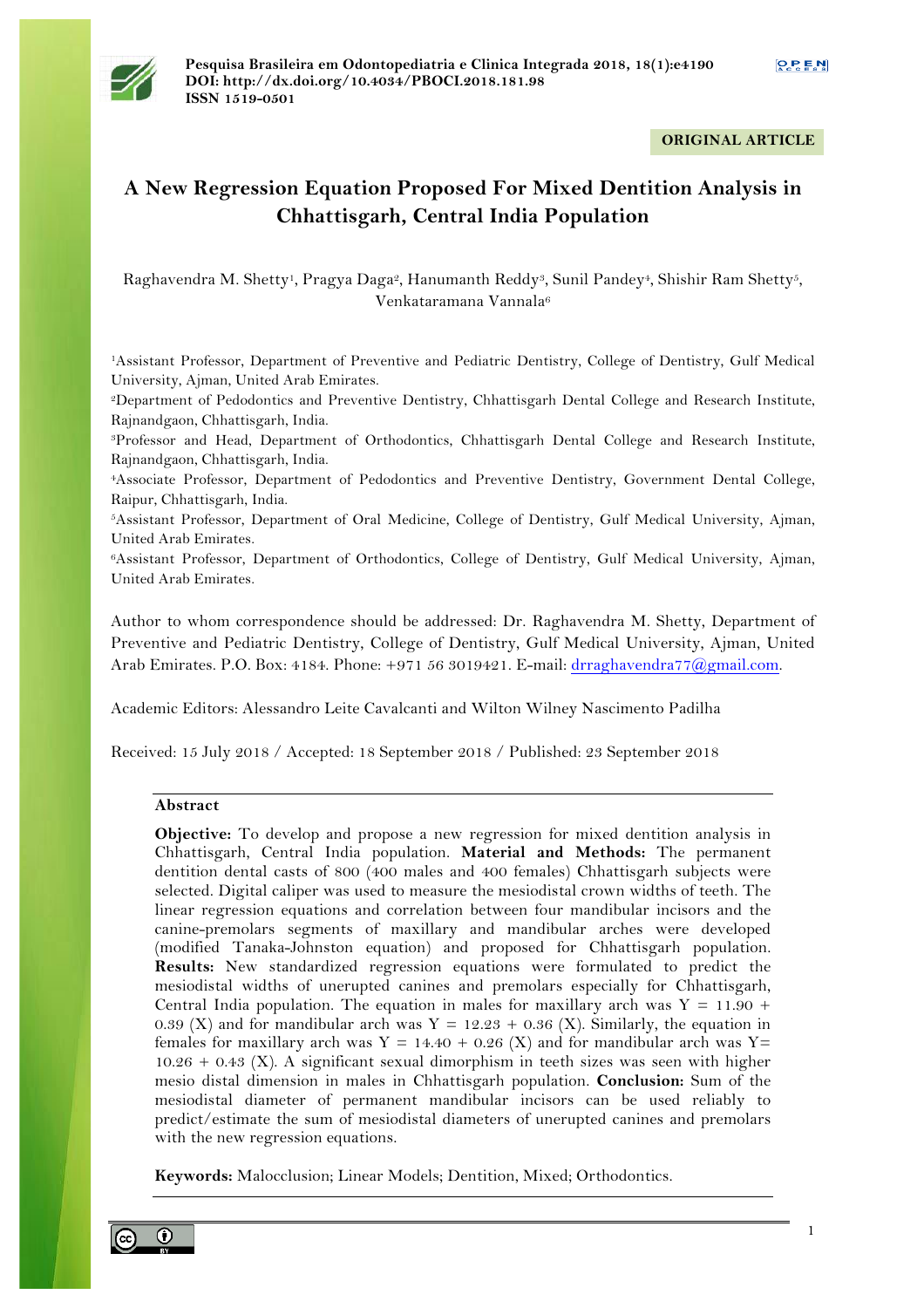#### **Introduction**

The inconsistency between the tooth size and the tooth arch space is the condition, which requires early attention. For proper treatment plan, it is important to predict the deficiency in the arch space so that the indicated treatment could be performed as early as possible  $\lceil 1 \rceil$ . The first reference in the literature to estimate the mesiodistal widths of the tooth was made by Black in 1897, who proposed tables based on average widths  $\lceil 2 \rceil$ .

Three main approaches used in mixed dentition analysis can be classified into three groups: a) based on measuring the unerupted teeth on the radiographs  $[1,3,4]$ , b) based on usage of regression equations that relate the widths (mesiodistal) of erupted teeth in the oral cavity to the widths (mesiodistal) of unerupted teeth [5,6] and c) blend of measurements from erupted teeth and radiographs of unerupted teeth  $\lceil 7-9 \rceil$ .

Most common method to predict/estimate the mesiodistal dimensions of unerupted canines and premolars have been decided by Tanaka and Johnston method by measuring the erupted permanent mandibular incisors  $\lceil 5 \rceil$  or calculated using Moyers probability charts  $\lceil 6 \rceil$ . These prediction/estimation techniques were developed using a population of "probable" North European ancestry.

Because of changing developments in tooth size and malocclusion, racial specific mixed dentition space analysis requires reconsideration [10-12]. New regression equation for Chennai population [13], Marwari Rajasthan population [14], Bangalore population [15] and Punjabi population  $[16]$  are described in the literature.

However, there are no studies on estimation of mesiodistal widths of unerupted canine and premolars for Chhattisgarh, Central India population reported in the literature. Hence, the present study aims to determine linear regression equations to predict/estimate the sum of mesiodistal width of unerupted permanent canines and premolars in the Chhattisgarh, Central India population by using the sum of four permanent mandibular incisors.

## **Material and Methods**

Eight hundred dental casts (400 males and 400 females) of 14 to 21 years old orthodontic patient's residents of Chhattisgarh (born and brought up in Chhattisgarh, India) were selected from the records of Pedodontic and Orthodontic Department of three different dental colleges of Chhattisgarh. All casts fulfilled following selection criteria such as: fully eruption of permanent first molar to first molar in both jaws, no interproximal caries and restorations, no pervious orthodontic treatment, no alteration in teeth size, shape or number, no attrition, normal to mild crowding or spacing. The sample included different types of occlusion. All dental models were constructed from high-quality orthodontic dental stone.

Greatest mesiodistal crown widths of permanent teeth from first molar to first molar in upper and lower arches were measured. The measurements were carried out according to the method previously described using a digital sliding caliper (Aerospace Co., California, USA) with an accuracy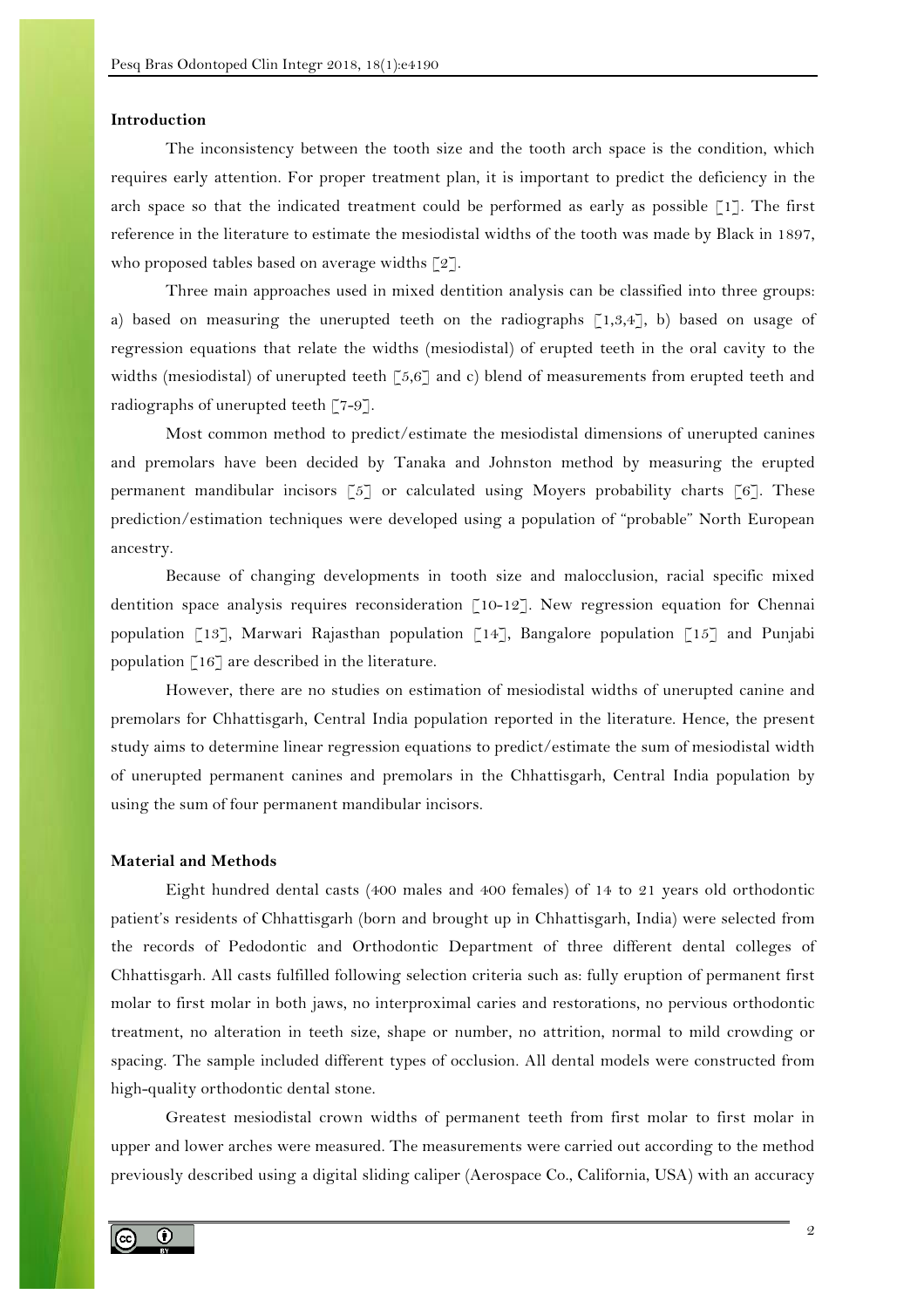of 0.01 mm [17]. Therefore, the maximum width of the tooth between the interproximal contact points was measured parallel to the occlusal surface and perpendicular to the tooth long axis.

#### Data Analysis

To determine the error of the method, all the measurements were repeated by the same investigator five days later and the student's t-test revealed no statistical difference. All statistical analysis was carried out by using IBM SPSS Statistics Software, version 15 (IBM Corp., Armonk, NY, USA).

Linear regression was used to derive equations for the prediction of the sum of the widths of the canine, first premolar and second premolars in both the jaws. The regression equation was expressed as  $Y = a + b(X)$ . The constants 'a' and 'b' were calculated for both genders combined and for males' and females' separately. In addition, the standard errors of the estimates (SEE), the coefficients of correlation(r) and the coefficients of determination (r2) were calculated. r2 values represents the predictive accuracy of the regression equation for Y based on values of X. The new equations were developed to optimize the Tanaka-Johnston method for the children of Chhattisgarh.

### **Results**

The descriptive statistics for the sum of widths of the mandibular four incisors, the caninepremolars segments for males and females separately were tabulated. The values were generally larger in males than females in both arches and the difference was statistically highly significant (Table 1).

| $\sigma$<br><b>Teeth Measured</b> | Gender | No. of Samples | Mean (mm) $\pm$ SD | p-value |
|-----------------------------------|--------|----------------|--------------------|---------|
| Mandibular Incisors               | Male   | 400            | $25.09 \pm 2.91$   | < 0.001 |
|                                   | Female | 400            | $23.19 \pm 2.80$   |         |
| Maxillary Canine Premolars        | Male   | 400            | $21.80 \pm 2.11$   | < 0.001 |
|                                   | Female | 400            | $20.60 \pm 1.83$   |         |
| Mandibular Canine Premolars       | Male   | 400            | $21.41 \pm 1.77$   | < 0.001 |
|                                   | Female | 400            | $20.24 \pm 1.65$   |         |

| Table 1. Sum of the mesiodistal widths of the four mandibular incisors, the maxillary and mandibular |  |  |
|------------------------------------------------------------------------------------------------------|--|--|
| canine-premolars segments.                                                                           |  |  |

Correlation coefficients and equations of prediction were derived from the sum of the widths of mandibular four incisors and canine-premolars segments. The modifiedTanaka-Johnston equation was adjusted for Rajnandgaon Chhattisgarh population using following linear regression equation Y  $=$  a + b  $(X)$ .

Y represented the estimate of the sum of canine and premolars widths in millimeters on either the left or right side. X indicated the sum of the four mandibular incisors widths in millimeters, the constant 'a' was the Y intercept andthe constant 'b' was the slope of the regression. Correlation coefficients (r), determination coefficients (r2), constants 'a' and 'b' and the standard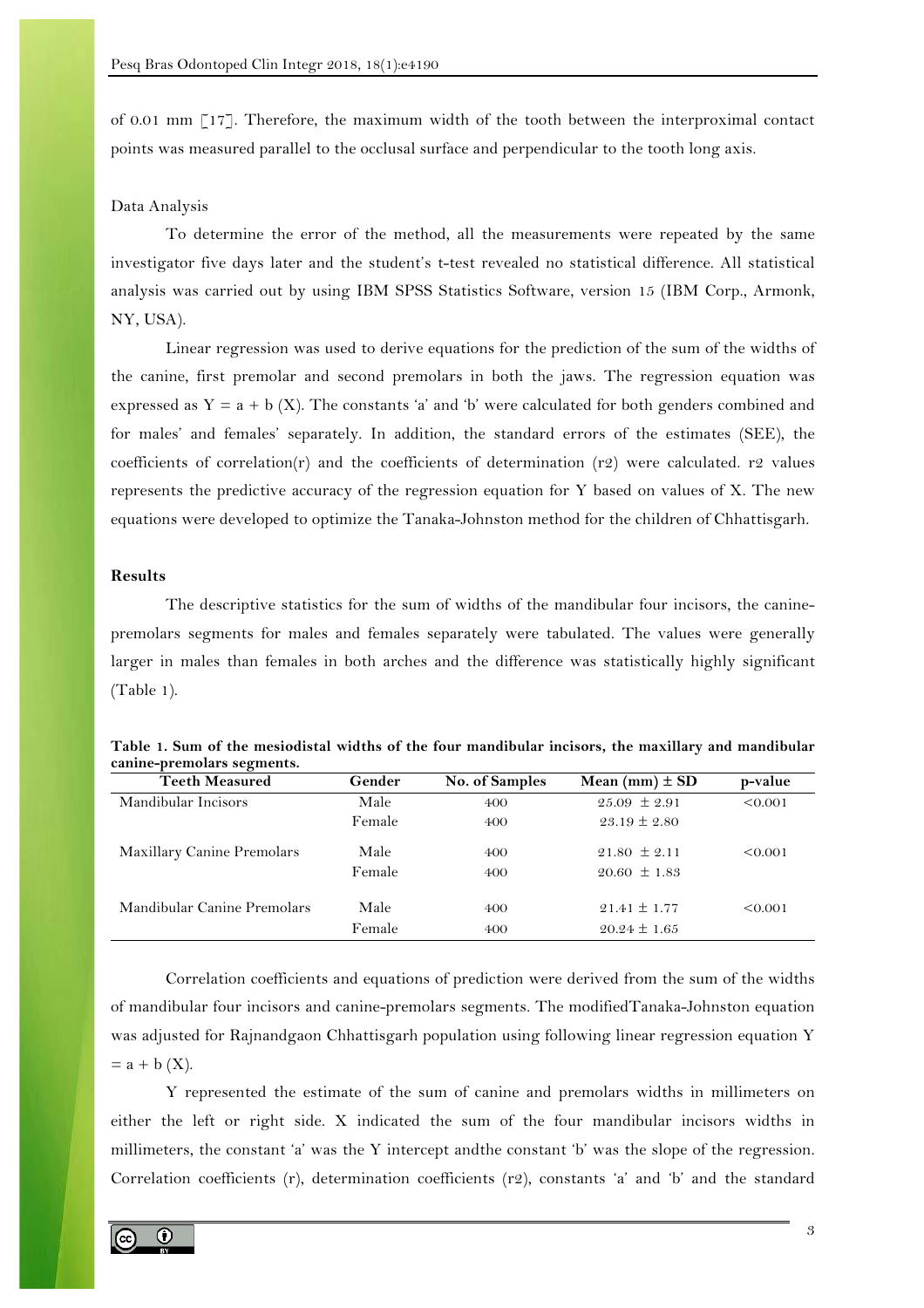error of estimate (SEE) for both males and females were calculated separately and combined. The correlation coefficients ranged from 0.40 to 0.72. Highest r2 value was 0.53 in females' mandibular arch and lowest one was 0.16 in females' maxillary arch (Table 2).

| - 0<br><b>Teeth Measured</b> | Gender   | ō<br>Correlation | Determination       |            | Constants |      |
|------------------------------|----------|------------------|---------------------|------------|-----------|------|
|                              |          | coefficient (r)  | coefficient $(r^2)$ | <b>SEE</b> | a         | b    |
| Maxillary<br>Canine          | Male     | 0.54             | 0.29                | 1.78       | 11.90     | 0.39 |
| and Premolars                | Female   | 0.40             | 0.16                | 1.68       | 14.45     | 0.26 |
|                              | Combined | 0.52             | 0.27                | 1.76       | 12.44     | 0.36 |
| Mandibular Canine            | Male     | 0.60             | 0.36                | 1.42       | 12.23     | 0.36 |
| and Premolars                | Female   | 0.72             | 0.53                | 1.13       | 10.26     | 0.43 |
|                              | Combined | 0.69             | 0.48                | 1.30       | 10.71     | 0.41 |

**Table 2. Coefficient of correlation (r), coefficient of determination (r<sup>2</sup> ), Standard error of estimation, regression constants (a and b) for various tooth groups measured.**

So, the new regression equation based on sum of four mandibular permanent incisors for both males and females and combined were formulated (Table 3). The equation in males for maxillary arch was Y = 11.90 + 0.39 (X) and for mandibular arch was Y = 12.23 + 0.36 (X). Similarly, the equation in females for maxillary arch was  $Y = 14.40 + 0.26$  (X) and for mandibular arch was  $Y = 10.26 + 0.43$  (X).

| Table 3. New regression equation for Chhattisgarh, Central India population. |  |  |  |  |
|------------------------------------------------------------------------------|--|--|--|--|
|------------------------------------------------------------------------------|--|--|--|--|

| Gender   | <b>Maxillary Arch</b>  | Mandibular Arch        |
|----------|------------------------|------------------------|
| Male     | $Y = 11.90 + 0.39$ (X) | $Y = 12.23 + 0.36$ (X) |
| Female   | $Y = 14.40 + 0.26$ (X) | $Y = 10.26 + 0.43$ (X) |
| Combined | $Y = 12.44 + 0.36$ (X) | $Y = 10.71 + 0.41$ (X) |

## **Discussion**

In mixed dentition period, calculating and estimation of the mesiodistal width of unerupted permanent canines and premolars is of clinical importance in early diagnosis and treatment planning. Precise assessment of the size of the canines and premolars allows the pedodontist/orthodontist to better accomplish management of tooth size or arch length discrepancies. Amongst the various mixed dentition analysis methods reported in the literature (radiographic approaches, regression equations, or amalgamation of both techniques), the regression equations are most extensively used [18]. Therefore, the present study was conducted to see the applicability of simple equations based on summation of mesiodistal width of permanent lower incisors.

In the present study superior quality dental casts made from dental stone was used. Digital vernier caliper was used as it could significantly help to reduce eye exhaustion and the likelihood of reading inaccuracy [19]. Prearrangement of inter-examiner and intra-examiner consistency at 0.2 mm was set as suggested by other authors [20]. The maximum age included in the study was 21 years as it has been reported that beyond 21 years individual teeth may be reduced considerably by interproximal attrition [21] and this could alter the outcomes of the study.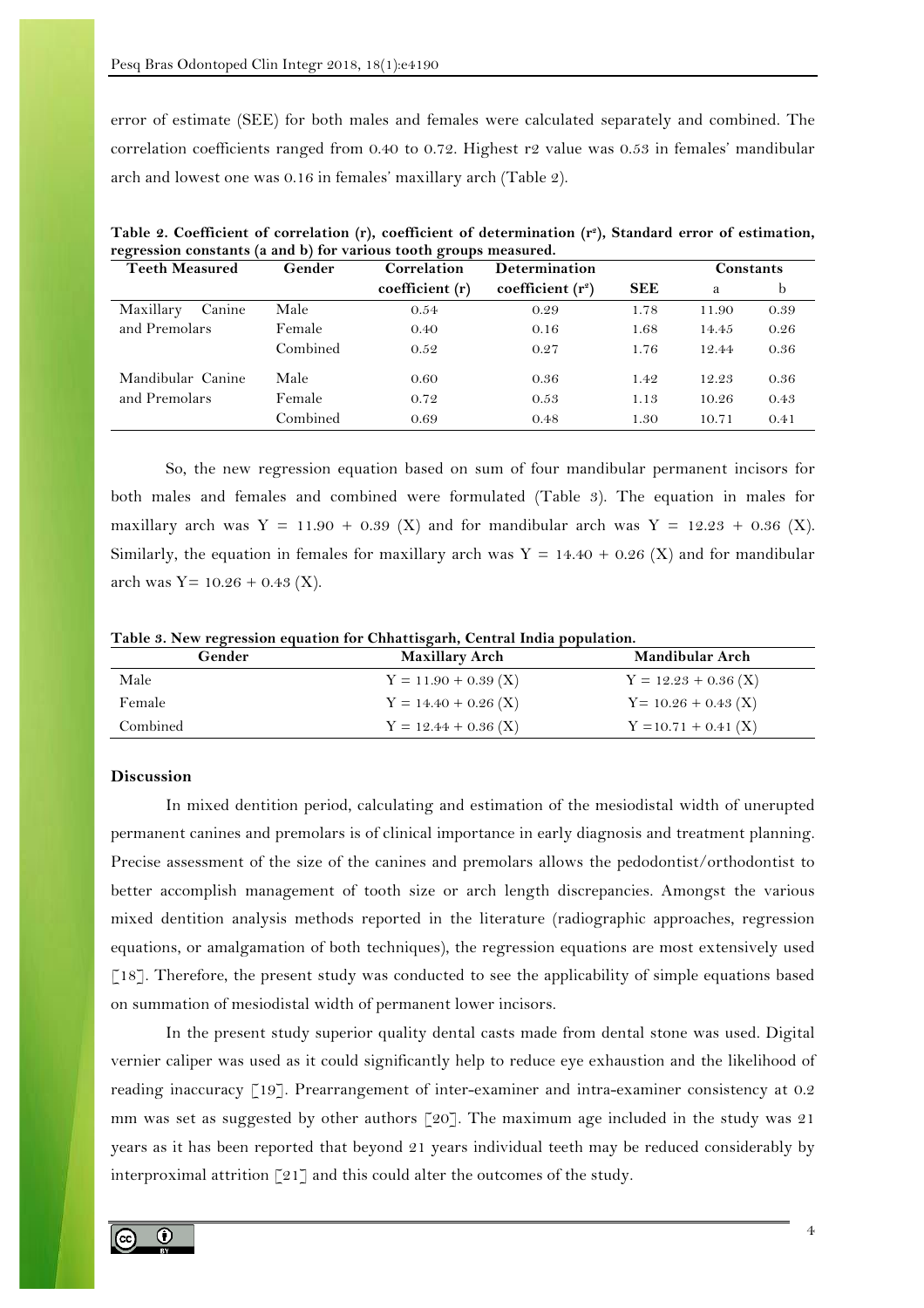Differences in tooth size are very much noticeable amongst the population of different races and ethnicity  $\lceil 20,22,23 \rceil$ . The precise reason of tooth size variation is not evidently revealed, but genetics trailed by nutrition and environment seems to be one of the influential factors. However, differences exist in permanent tooth/teeth size amongst different races. Evidence of racial tooth size unevenness suggests that forecast/predicting techniques based on a sole racial sample may not be considered worldwide [24].

The proposed new estimation equation of this study might be more precise for tooth dimension prediction in the children of Chhattisgarh because they were derived from contemporary odontometric data. Sexual dimorphism has also been reported to effect tooth size [25,26]. Comparable sexual dimorphism was seen in the present study with the larger mesiodistal dimensions in males. Conversely, no differences were found between the right and left sides in both the arches.

The sum of the mesiodistal widths of the four mandibular incisors are correlated with the sum of the mesiodistal diameters of the maxillary and mandibular canines and premolars in Tanaka and Johnston mixed dentition analysis formula. The regression equation given by them is  $Y = 10.5 +$ 0.5 (X) (Mandibular canine-premolar segment) and  $Y = 11.0 + 0.5$  (X) (Maxillary canine-premolar segment) where  $Y =$  the estimate of the sum of the mesiodistal widths of the unerupted canines and premolars on either the right or left side and  $X =$  the sum of the mesiodistal widths of the four mandibular incisors [5].

The sum of four mandibular incisors as the best predictor for estimating the mesiodistal width of unerupted permanent canine and premolars  $\lceil 1,5,22 \rceil$ . According to the results the r values for prediction of canine-premolars sections by fours mandibular incisors widths as predictors are: maxillary  $r= 0.52$  and mandibular  $r= 0.69$  which are near to those of Tanaka-Johnston's study ( $r=$ 0.62, 0.64).

In the present study, the correlation coefficient  $(r)$  ranged from 0.40-0.72 with the maximum correlation for female subjects in the mandibular arch and minimum correlation coefficient for female subjects in the maxillary arch (standard error 1.13-1.78). The regression coefficients of the present study was different from those published by Tanaka and Johnston. The interpretation of the Chhattisgarh subjects specified that the four mandibular incisors validated a slightly lower correlation,  $r= 0.52$  (Tanaka-Johnston  $r= 0.62$ ) and slightly larger correlation  $r= 0.69$  (Tanaka-Johnston  $r = 0.65$ ) for maxillary and mandibular segments respectively.

# **Conclusion**

Based on the result of the present study we can determine that tooth dimension shows sexual dimorphism. Mesiodistal crown width of the teeth in the mandibular arch is greater in males than in females. The simplified equations proposed are easy, practical, and precise non-radiographic method for predicting the mesiodistal width of unerupted teeth in Chhattisgarh population.

## **References**

1. Huckaba GW. Arch size analysis and tooth size prediction. Dent Clin North Am 1964; 11:431-40.